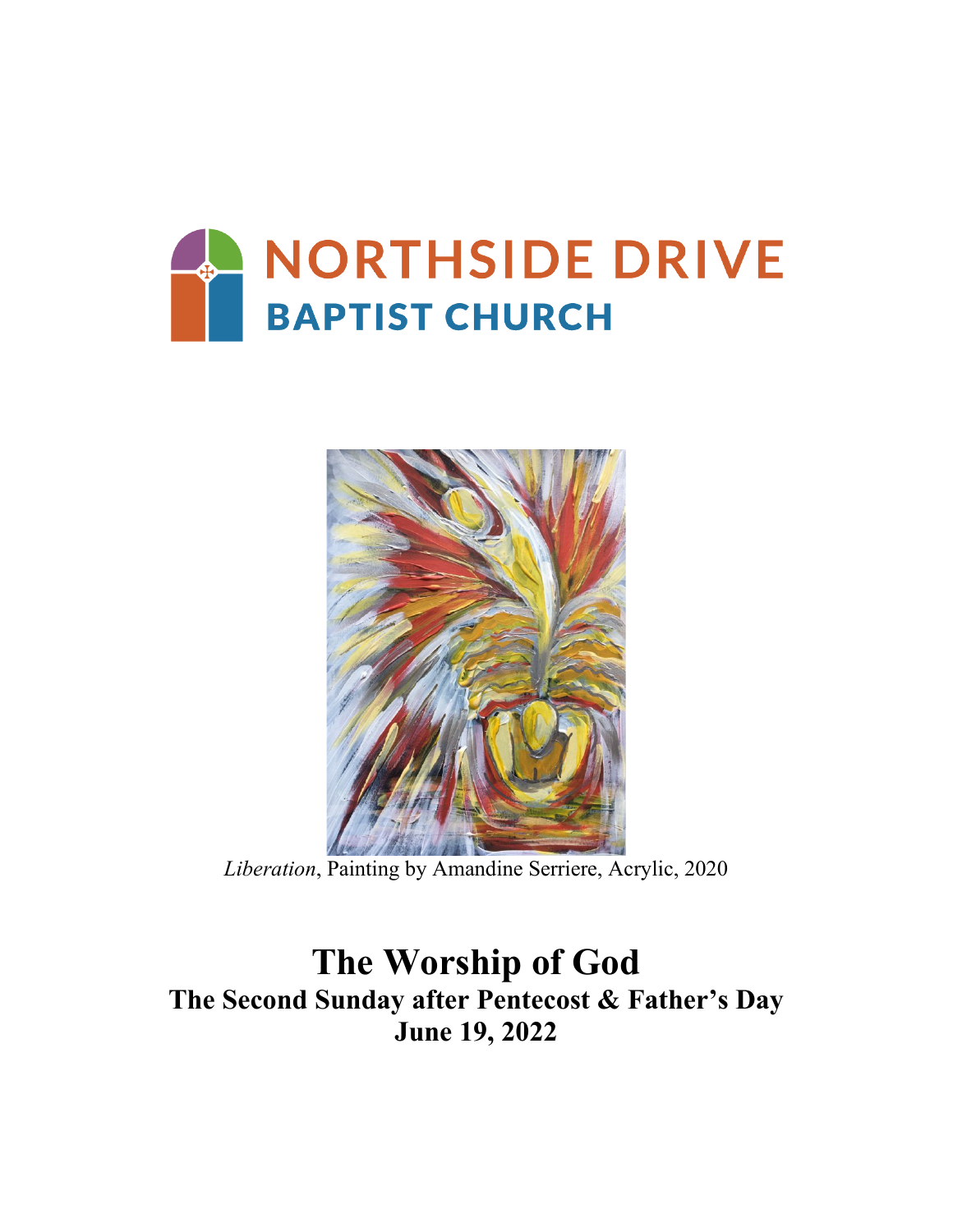## **THE PREPARATION FOR WORSHIP**

*The moment when millions of black people finally gained the liberation they had been fighting for since at least 1619 deserves space in the calendar to help people remember who America truly is and how much effort it takes to overcome the racism that often characterizes life in this nation*.

Jemar Tisby, *The Color of Compromise*

### **THE APPROACH**

# **"Be still and know that I am God."**

| <b>Opening Voluntary</b>                      | Melinda Clark             |
|-----------------------------------------------|---------------------------|
| Song of Joy                                   | <b>Christopher Boodle</b> |
| <i>Adagio</i> from <i>Organ Sonata, No. 1</i> | Felix Mendelssohn         |
| <i>As the Deer Pants for Water</i> (Psalm 42) | <b>Martin Nystrom</b>     |

Morning Chimes

| Introit | For the Gift of God the Spirit | <b>BLAENWERN</b> |
|---------|--------------------------------|------------------|
|         | <b>Sanctuary Choir</b>         |                  |

\*Hymn of Praise 618 DIADEMATA

*Give to the Winds Your Fears*

\*The Litany of Invitation & Confession

Leader: The Lord our God is great.

**All: The Lord is worthy of our praise.**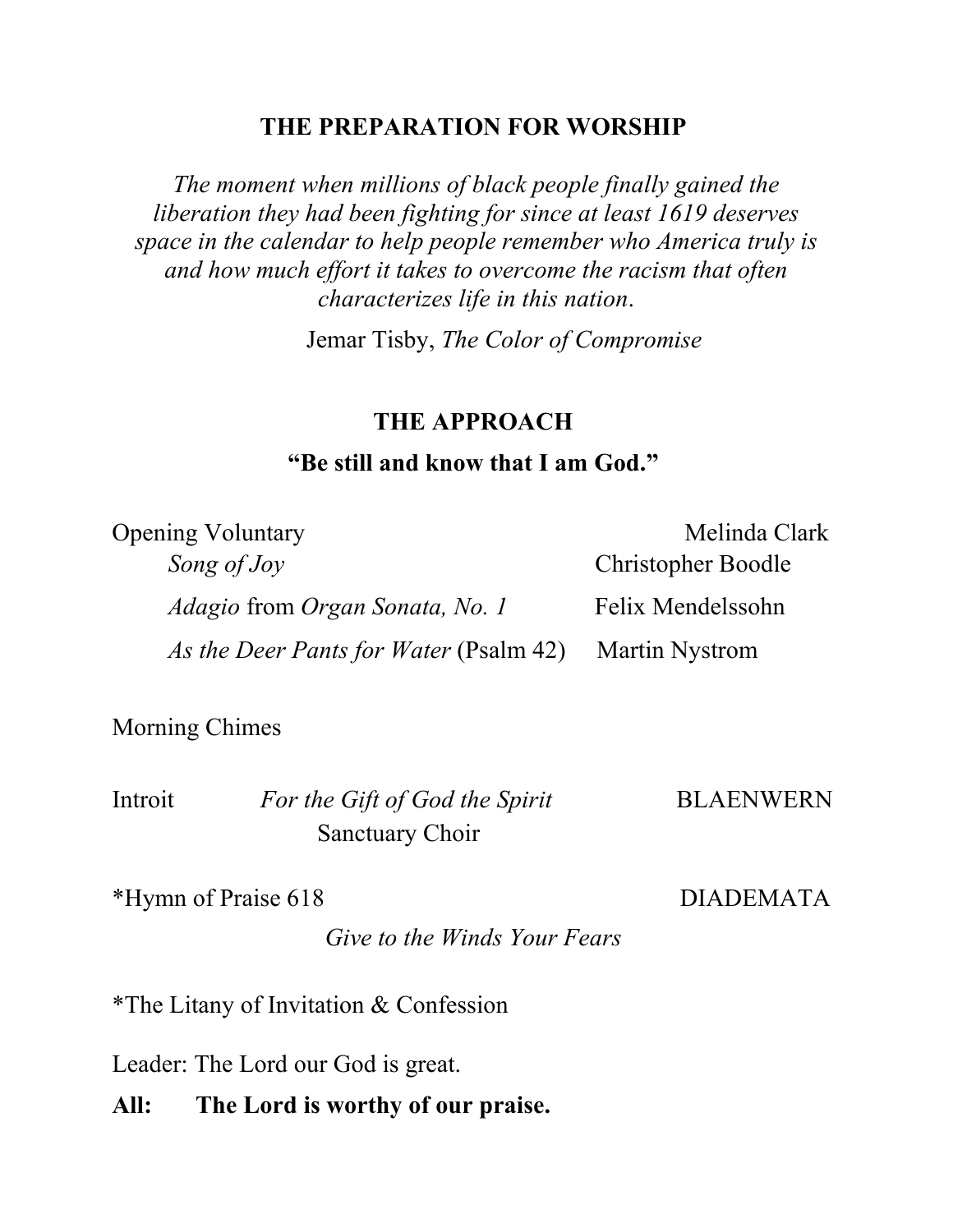Leader: Come, let us remember the great things God has done for us.

# **All: Let us not neglect to teach our children the greatness of God.**

Leader: Let us not forget our past and those who have gone before us.

# **All: We remember our ancestors and our history; and we name our future.**

- Leader: Let us lift our voices in song, lift our arms in praise, and open our hearts in gratitude.
- **All: We confess that we have not walked in your light, we have not shared in your hope. In these moments of silence, we confess our sin…**

\*The Assurance of Forgiveness

Leader: I declare to you by the power of the Holy Spirit, in Jesus Christ our sins are forgiven.

**All: Amen!**

\*The Gloria Patri 805 GREATOREX

Gathering Scott Hovey

# **THE WORD "Blessed are they that hear the word of the Lord."**

Old Testament Lesson: 1 Kings 19:1-15a Karen Massey

*Pew Bible, page 326 (Old Testament)*

Morning Prayer & The Lord's Prayer Karen Massey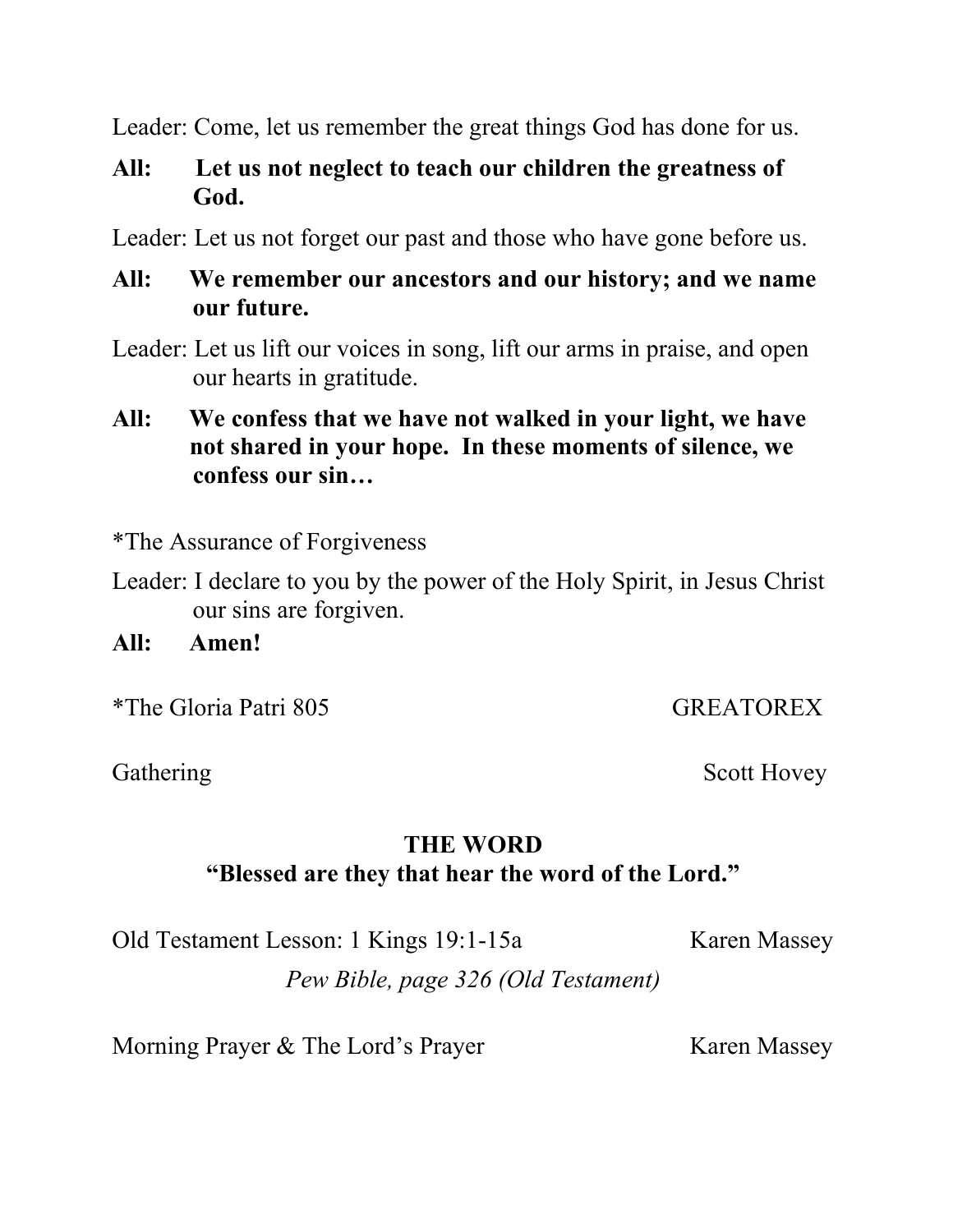Epistle Lesson: Galatians 3:23-29 Syd Janney *Pew Bible, page 189 (New Testament)*

A Time with the Children Mary Lou Swann

\*Hymn 84 TRYGGARE KAN INGEN VARA *Children of the Heavenly Father*

\*Gospel Lesson: Luke 8:26-39 Karen Massey

*Pew Bible, page 68 (New Testament)*

Leader: The Gospel of the Lord.  **All: Thanks be to God.**

Sermon *Juneteenth* Scott Hovey

## **THE RESPONSE**

**"Be ye doers of the word and not hearers only."**

Discipline of Silence & Invitation to Discipleship

\*Hymn of Dedication 619 *God Will Take Care of You* GOD CARES

Concerns of the Church & Stewardship Karen Massey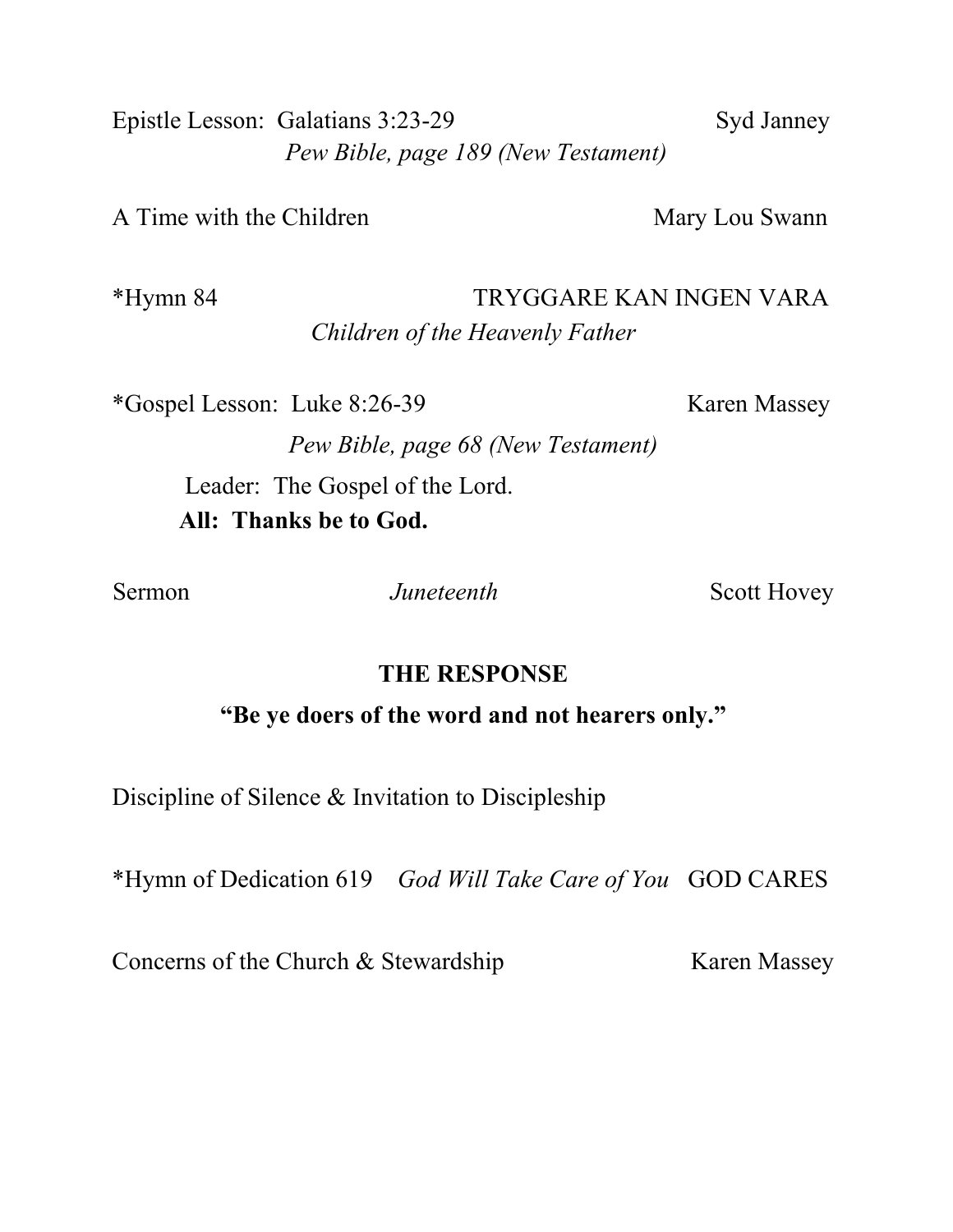Musical Offering Franz Shubert/arr. Patrick Liebergen

*Sanctus from Mass No. 4, D. 452* Sanctuary Choir

(Sung in Latin. Translation below.) *Holy, Holy, Holy, Lord God of Sabaoth heaven and earth are full of your glory. Hosanna in the highest.*

\*The Doxology 808 OLD HUNDREDTH

\*Prayer of Thanksgiving

# **THE COMMISSION**

## **". . . and I will be with you always."**

| *Hymn of Witness 227 | Rock of Ages, Cleft for Me | <b>TOPLADY</b> |
|----------------------|----------------------------|----------------|
|                      |                            |                |

\*Benediction Scott Hovey

Closing Voluntary **Melinda Clark** Melinda Clark *Now Thank We All Our God* George Friedrich Kauffmann

\*Those who are able, please stand. CCLI License #1893416

**Worship Leader Karen Massey Acolytes Youth** Lay Reader Syd Janney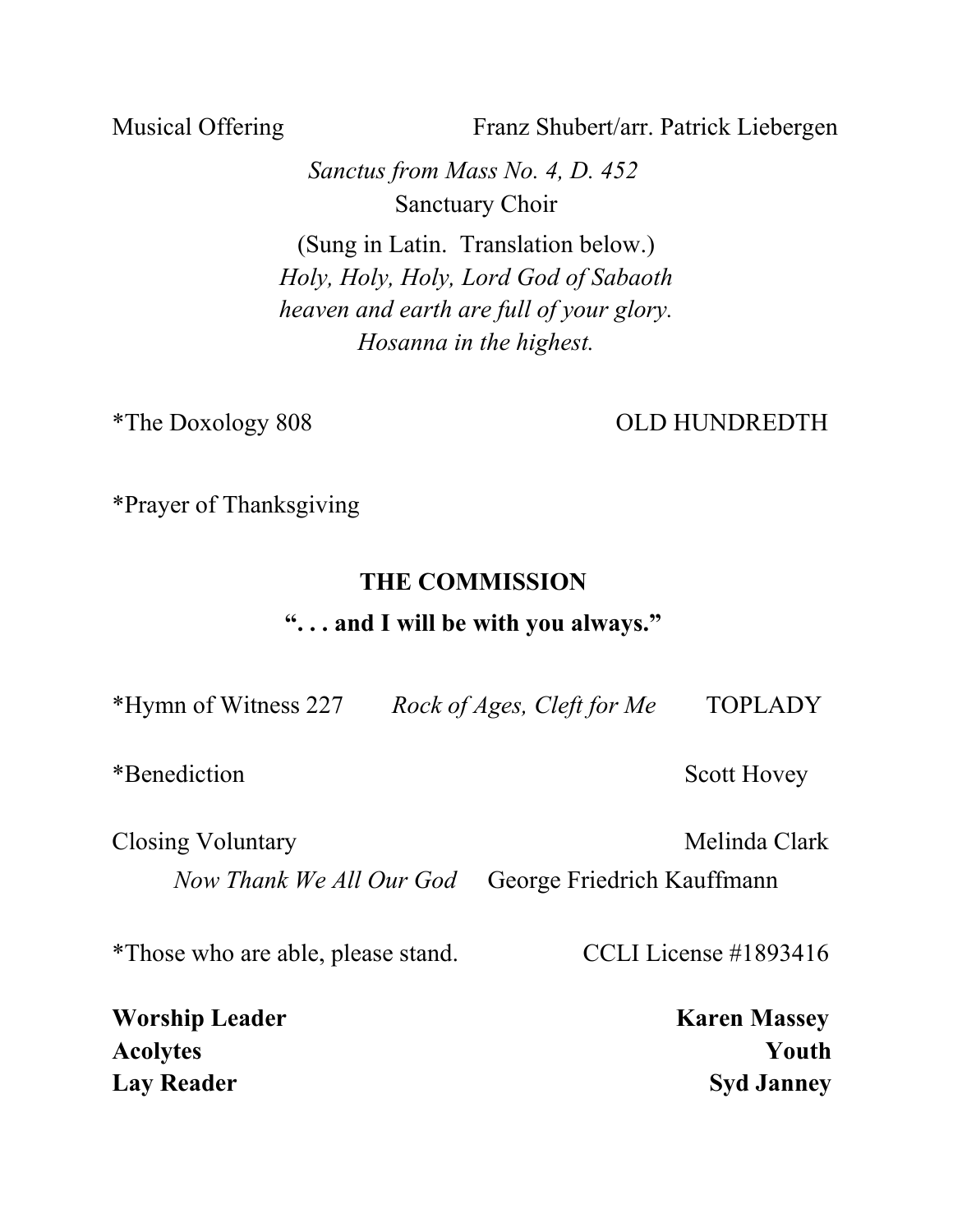#### $C3C$

### **OUR VISION**

- We believe God calls us into Christian community with the challenge to discern and act upon the ongoing revelation of God in our time and place.
- We live out this vision by being a church rooted deeply in liturgical traditions, where intergenerational friendships are valued, all members can be known by name, open-mindedness is the basis of spiritual formation, resources are shared generously, and where hands-on service is crucial to our own discipleship and the mission of Christ in the world.
- We celebrate this vision through the intimacy of a loving congregation, the strength of Baptist freedoms, and the reach of an ecumenical and inclusive spirit.

#### $C(X)$

#### **NDBC CORE VALUES**

Northside Drive Baptist Church values being Inclusive, Inquiring, and Involved.

#### $C(X)$

#### **FLOWERS**

The flowers are placed in the Sanctuary to the honor and glory of God by Dan and Deborah Oakley in memory of Robert Oakley and Derrell Thomas.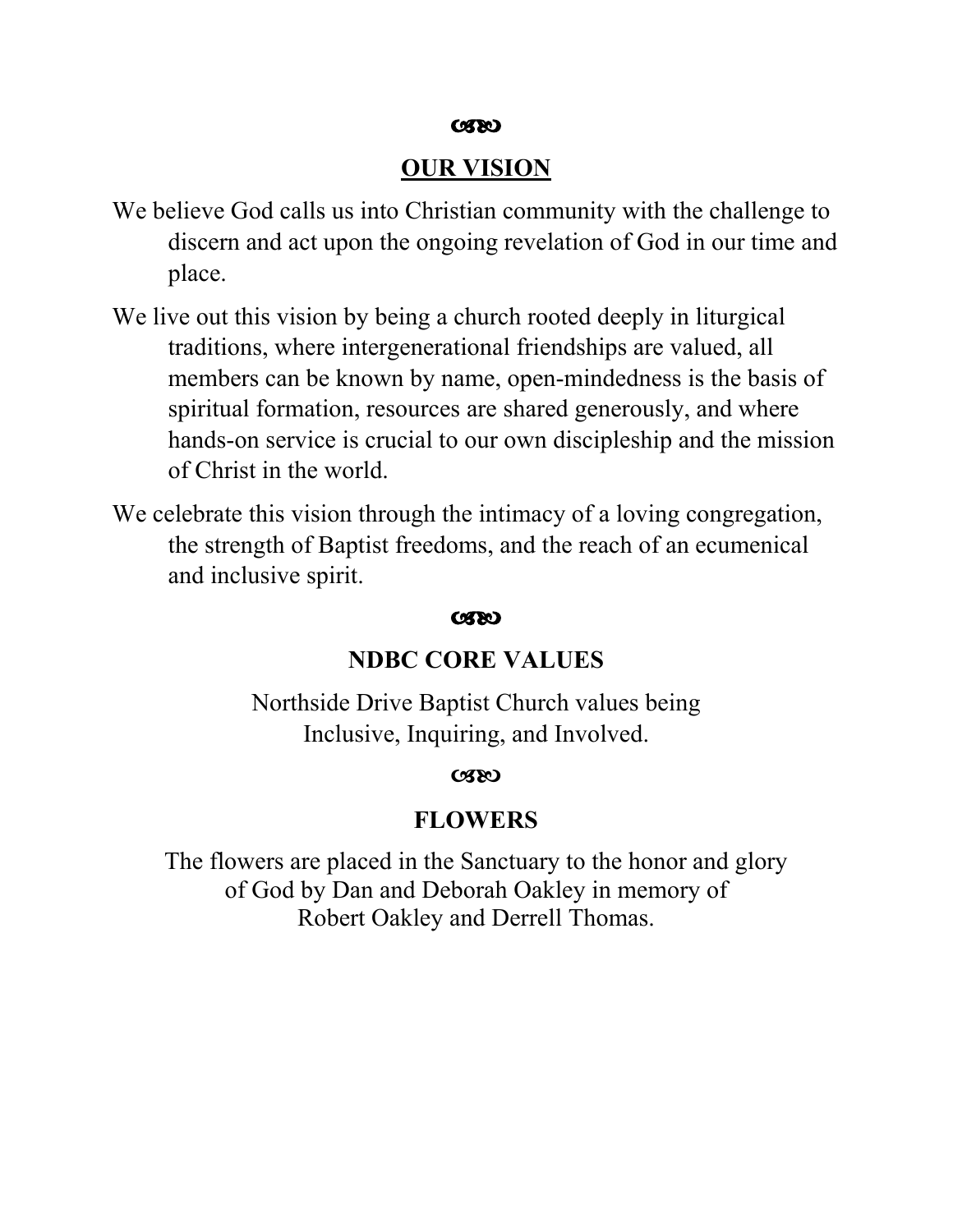#### $C380$

#### **CHURCH WEEK**

**MONDAY, June 20** 10:00 AM – Worship Planning **WEDNESDAY, June 22** 10:30 AM – Pastor's Morning Bible Study **SUNDAY, June 26** 9:00 AM – Art & Soul Class via Zoom 11:00 AM – Morning Worship **MONDAY, June 27** 10:00 AM – Worship Planning **WEDNESDAY, June 29** 10:30 AM – Pastor's Morning Bible Study

#### $C3C$

**Scott Hovey,** Senior Pastor **Keith H. Walker,** Director of Music Ministries **Melinda Clark,** Organist **Mary Lou Swann,** Director of Children's Choirs **Rose Hidlay,** Business Manager **Will Mathews,** Administrative Manager **Nick Bonner,** Custodian **David Vaughns,** Custodian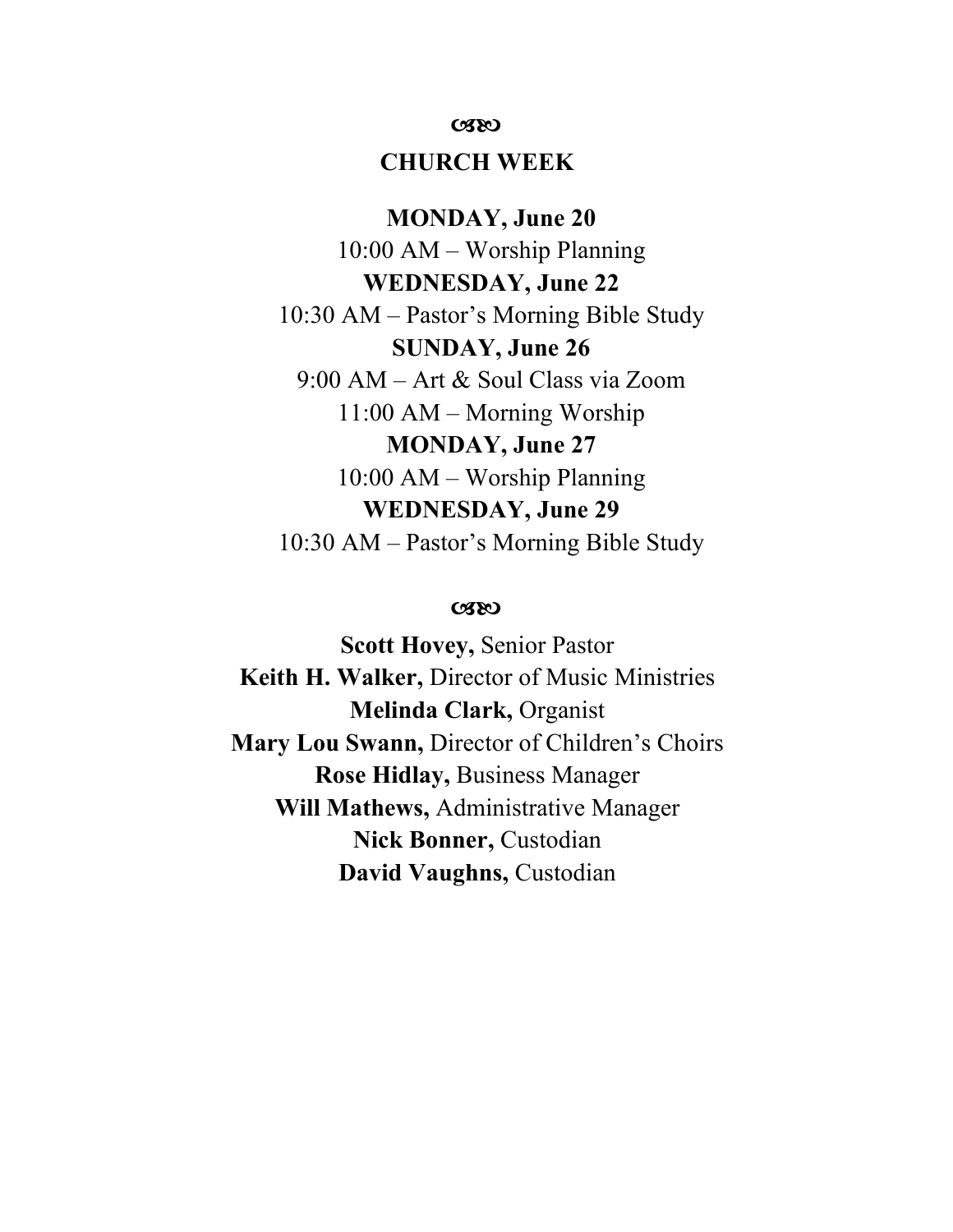*Know of our prayers for you and your family. Contact our clergy if you have prayer requests or other concerns at 404-237-8621 or email [info@northsidedrive.org.](mailto:info@northsidedrive.org)* 

*You may make your donation via our website through this link <http://northsidedrive.org/giving/> or by mail to Northside Drive Baptist Church [3100 Northside Drive NW](http://northsidedrive.org/about-us/contact-facilities-use/) [Atlanta, GA 30305-](http://northsidedrive.org/about-us/contact-facilities-use/)1909*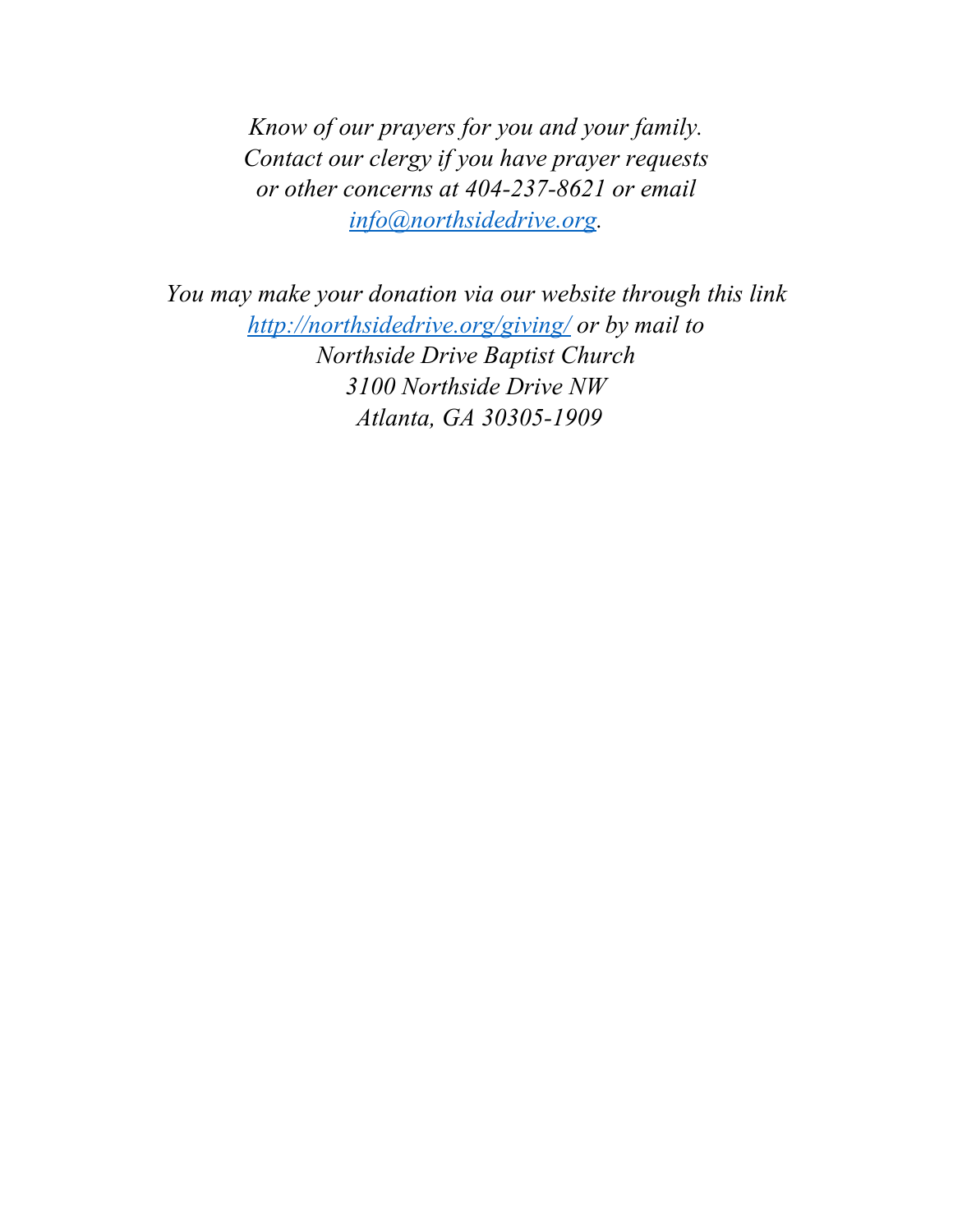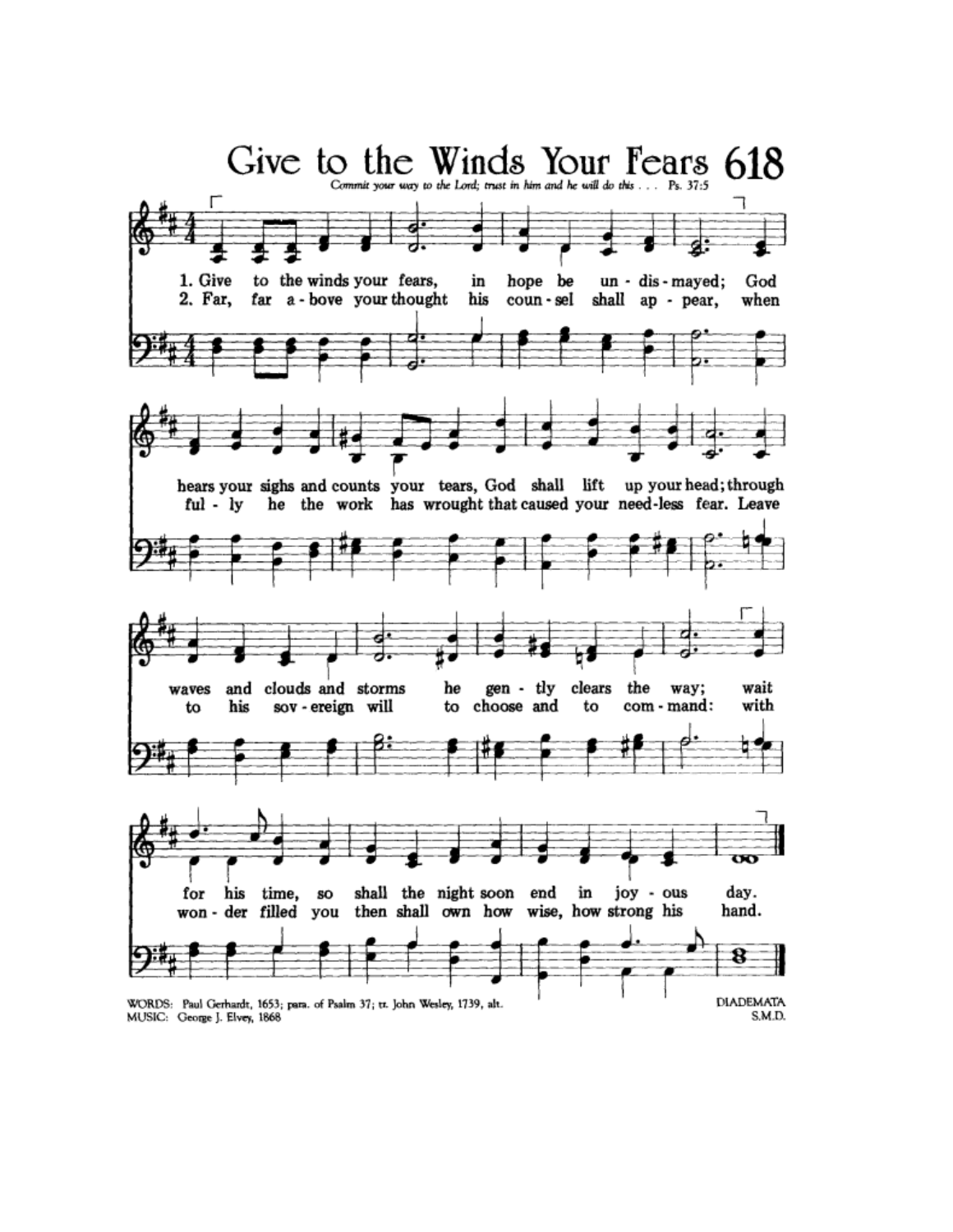WORSHIP ORDER

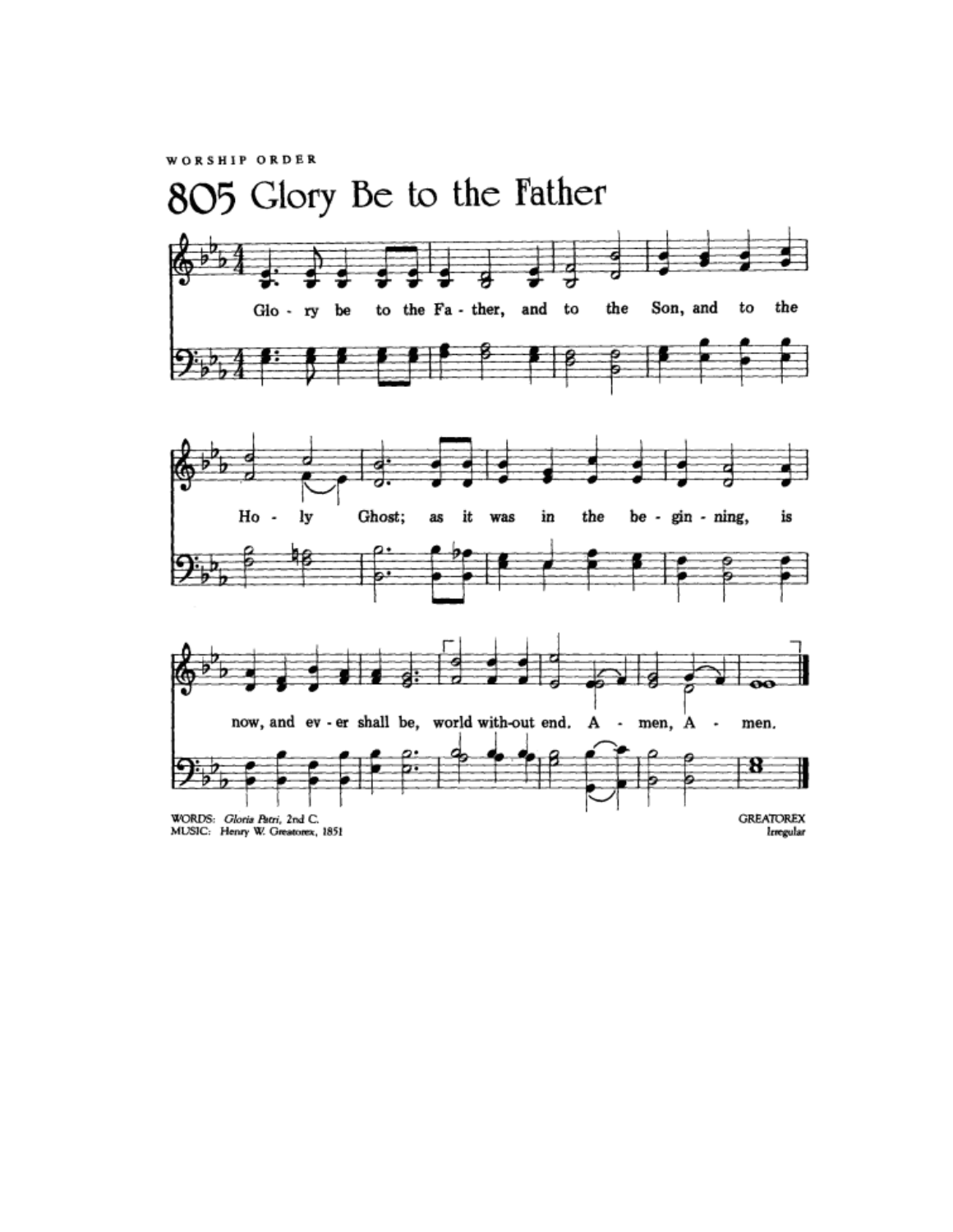# Children of the Heavenly Father 84

As a father has compassion on his children, so the Lord has compassion . . . Ps. 103:13

![](_page_10_Figure_2.jpeg)

WORDS: Carolina Sandell Berg, 1855; tr. Ernest W. Olson, 1925, alt. MUSIC: Traditional Swedish melody Text @ Board of Publication, Lutheran Church in America

TRYGGARE KAN INGEN VARA L.M.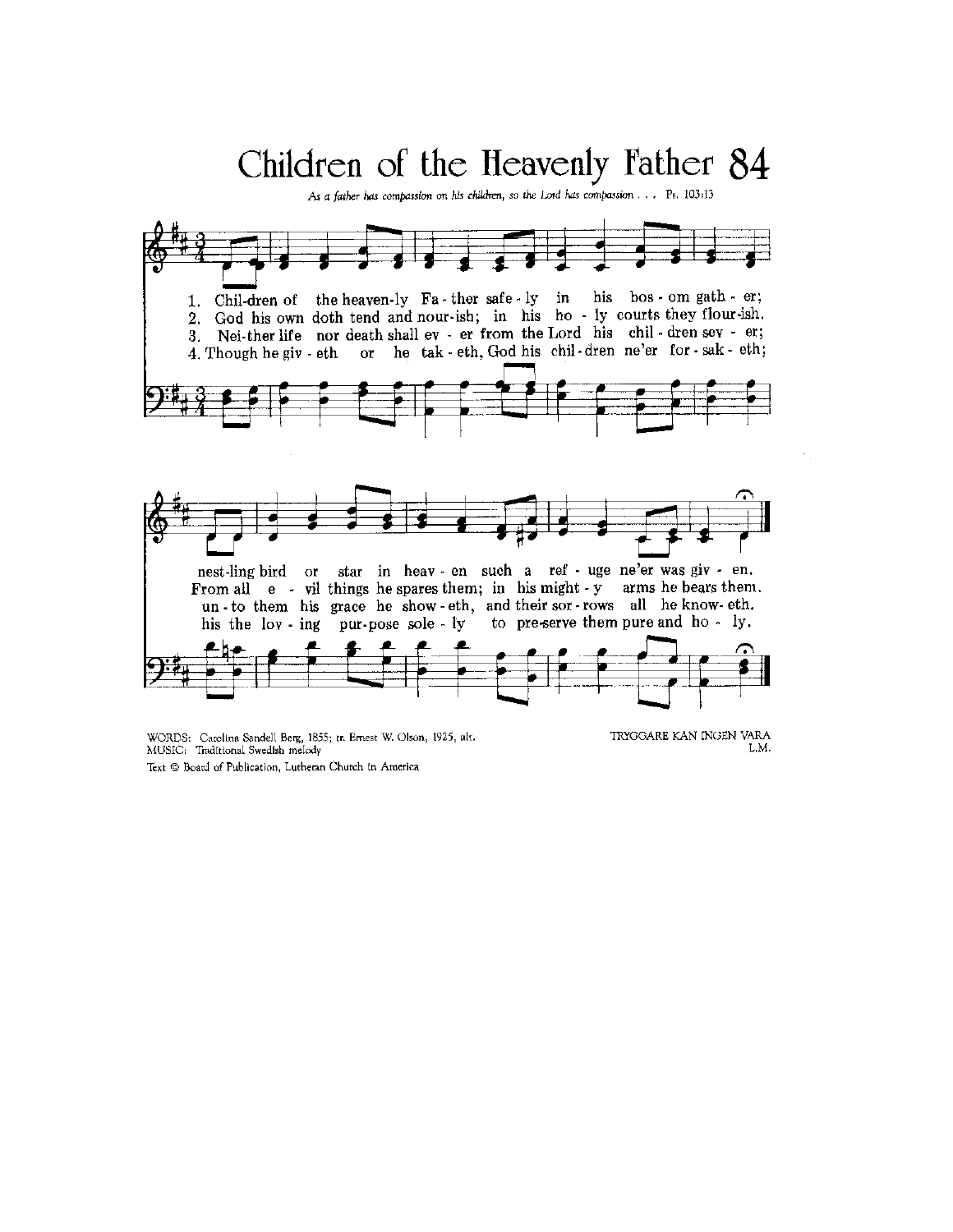![](_page_11_Figure_0.jpeg)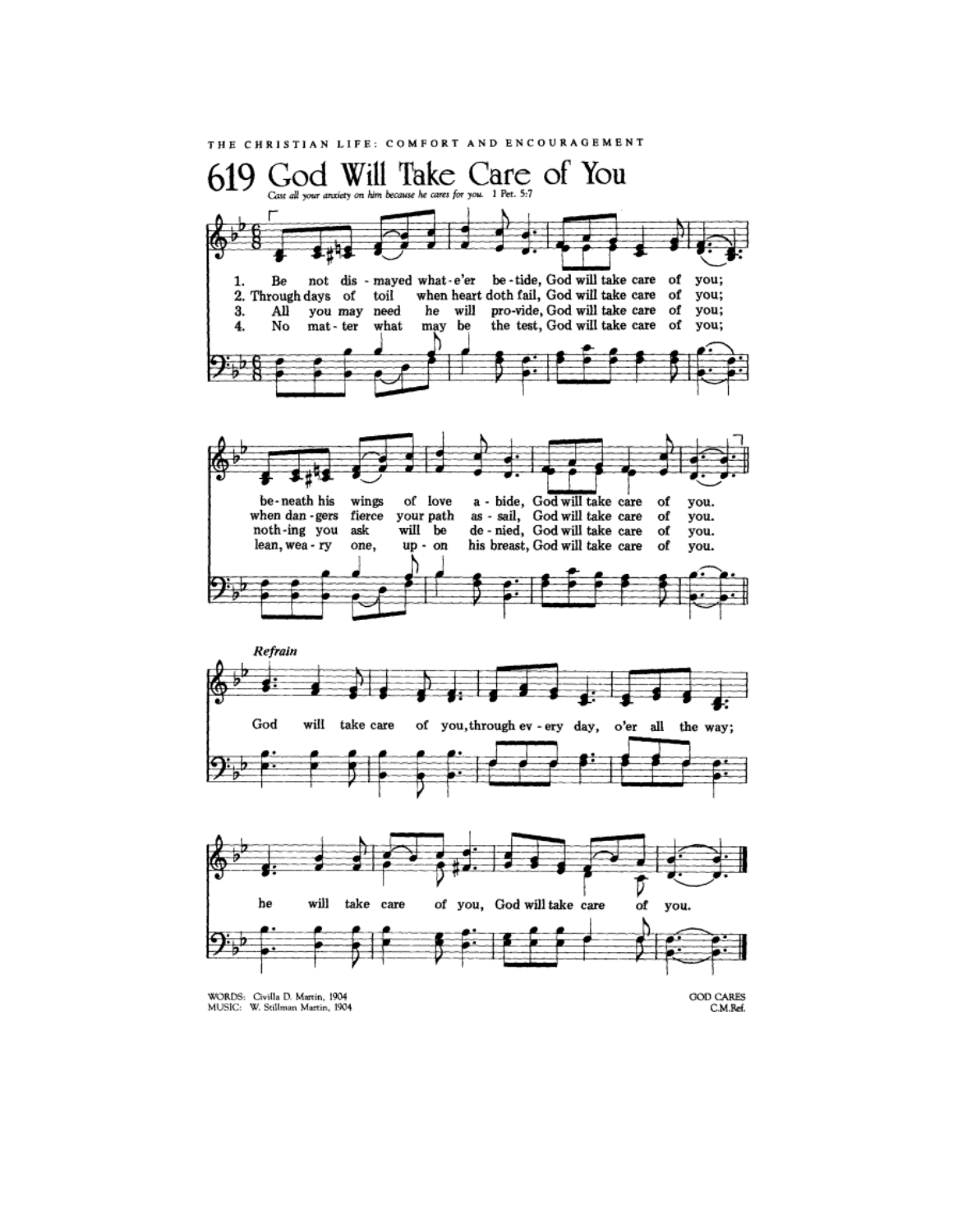WORSHIP ORDER

![](_page_12_Figure_1.jpeg)